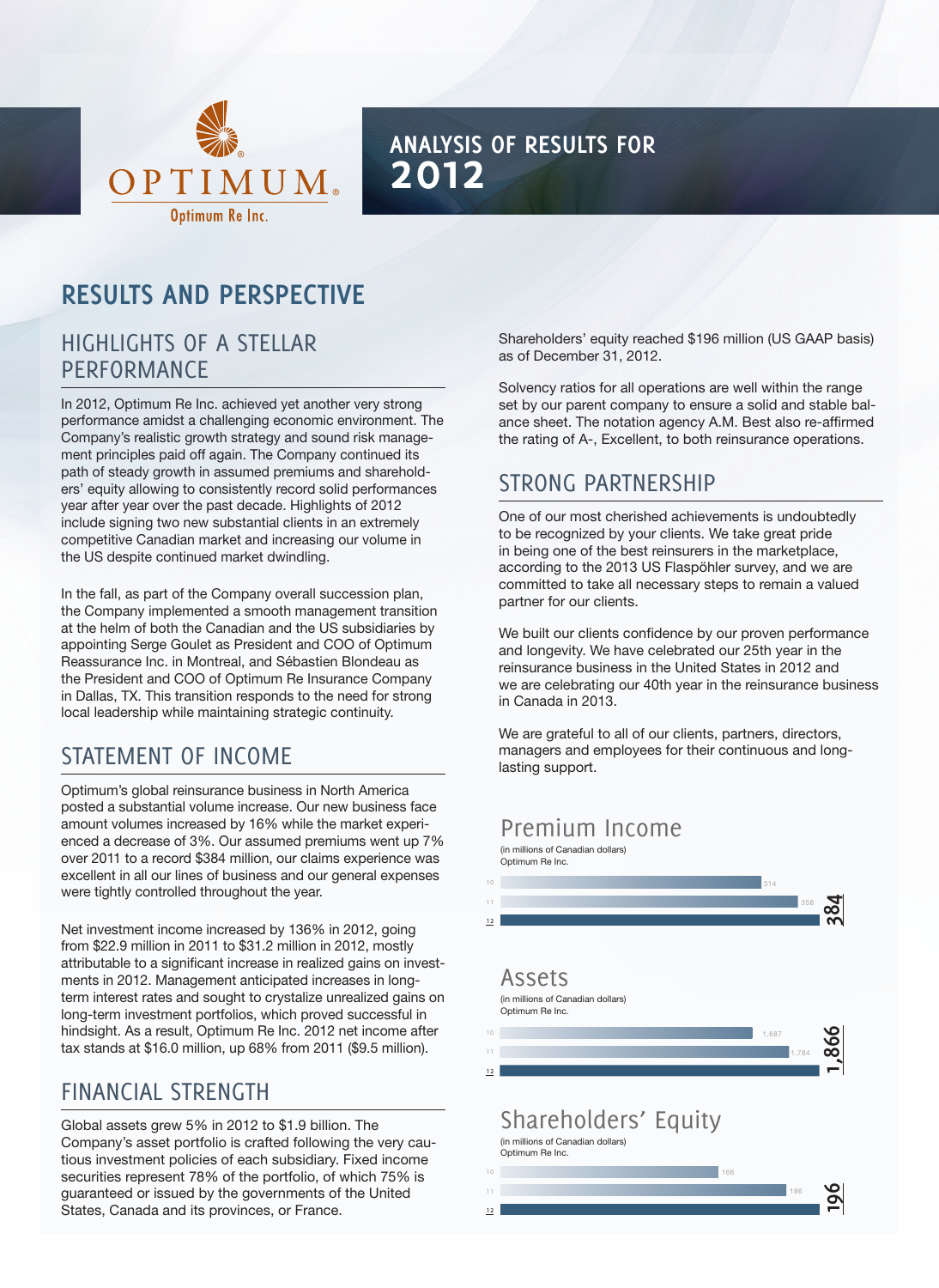## Financial Results

## Presentation of the Summary Consolidated Financial Statements

The summary consolidated financial statements of Optimum Re Inc. were prepared by Management in accordance with United States of America generally accepted accounting principles and contain certain amounts based on best judgement and estimates as their final determination is dependent upon subsequent events. It is the opinion of Management that the accounting policies utilized are appropriate in the circumstances and adequately reflect the significant aspects of the financial position and the results of operations. The financial information presented elsewhere in this report is consistent with the information contained in the financial statements.

These summary consolidated financial statements include the major subtotals and totals of the corresponding complete financial statements, and the information drawn from the notes to the complete financial statements relating to items that have a generalized effect or another significant impact on the summary financial statements.

| Year ended December 31, 2012                        |            |            |
|-----------------------------------------------------|------------|------------|
| (in thousands of Canadian dollars)                  | 2012       | 2011       |
| <b>Revenues</b>                                     |            |            |
| Premiums assumed                                    | 384,291    | 357,701    |
| Premiums assumed - unit linked products             | 89         | 177        |
| Net investment income                               | 31,217     | 22,926     |
| Net investment income – unit linked products        | 5,505      | (3,924)    |
| Other revenues                                      | 1,006      | 1,266      |
|                                                     | 422,108    | 378,146    |
|                                                     |            |            |
| Premiums ceded                                      | (281, 574) | (256, 846) |
|                                                     |            |            |
| <b>Total revenues</b>                               | 140,534    | 121,300    |
|                                                     |            |            |
| <b>Expenses</b>                                     |            |            |
| Claims and change in future benefits                | 87,086     | 87,159     |
| Claims and acquisition costs - unit linked products | 5,223      | (5,056)    |
| Underwriting, acquisition and operating expenses    | 21,532     | 24,157     |
| Other expenses                                      | 4,927      | 4,755      |
|                                                     |            |            |
| <b>Total expenses</b>                               | 118,768    | 111,015    |
|                                                     |            |            |
| Income before income taxes                          | 21,766     | 10,285     |
|                                                     |            |            |
| Total income taxes                                  | 5,776      | 771        |
|                                                     |            |            |
| <b>Net income</b>                                   | 15,990     | 9,514      |
|                                                     |            |            |

#### Summary Consolidated Statement of Income

 $Y$  end  $Y$  end  $Y$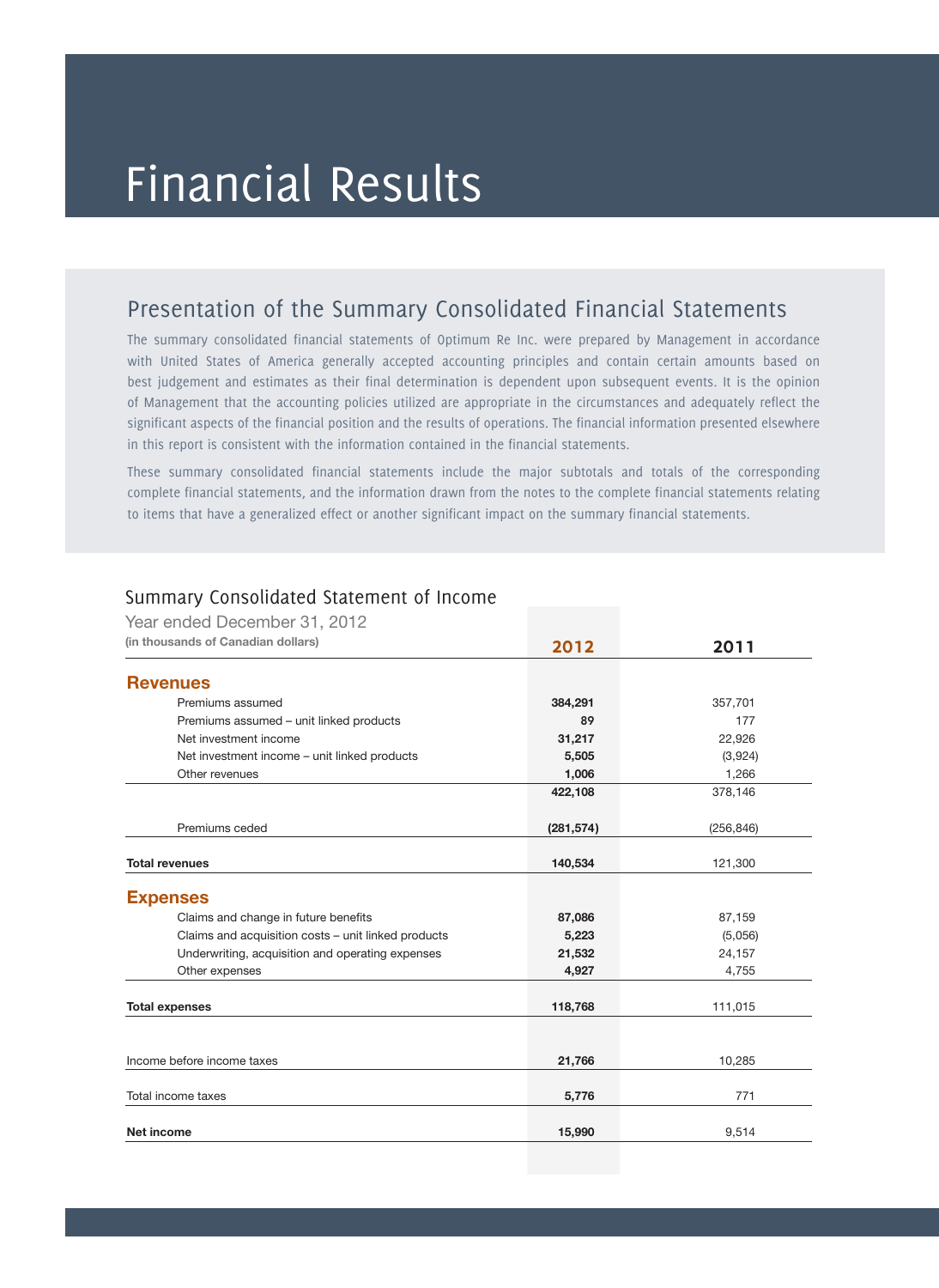## Summary Consolidated Balance Sheet

| As at December 31, 2012                                 |           |           |
|---------------------------------------------------------|-----------|-----------|
| (in thousands of Canadian dollars)                      | 2012      | 2011      |
| <b>Assets</b>                                           |           |           |
| Fixed-income securities                                 | 486,766   | 488,799   |
| Other investments and cash                              | 137,158   | 102,662   |
| Amounts receivable from ceding companies                | 40,377    | 30,353    |
| Reinsurance ceded balances receivable                   | 96,027    | 111,211   |
| Future benefits ceded                                   | 1,012,737 | 953,785   |
| Deferred acquisition costs                              | 25,950    | 26,193    |
| Other assets                                            | 17,743    | 20,342    |
| Unit linked products, held for trading, at a fair value | 49,505    | 50,643    |
|                                                         |           |           |
| <b>Total assets</b>                                     | 1,866,263 | 1,783,988 |
| <b>Liabilities</b>                                      |           |           |
| Future benefits                                         | 1,362,568 | 1,289,774 |
| Claims and benefits                                     | 100,079   | 104,752   |
| Reinsurance ceded payable                               | 87,513    | 80,899    |
| Deferred income taxes                                   | 41,596    | 41,308    |
| Long-term debt                                          | 22,209    | 22,643    |
| Other liabilities                                       | 6,672     | 8,008     |
| Future benefits - unit linked products                  | 49,505    | 50,643    |
|                                                         |           |           |
| <b>Total liabilities</b>                                | 1,670,142 | 1,598,027 |
| <b>Shareholders' equity</b>                             | 196,121   | 185,961   |
|                                                         | 1,866,263 | 1,783,988 |
|                                                         |           |           |

#### Summary Consolidated Statement of Shareholders' Equity

| Year ended December 31, 2012                            |          |           |
|---------------------------------------------------------|----------|-----------|
| (in thousands of Canadian dollars)                      | 2012     | 2011      |
|                                                         |          |           |
| Shareholders' equity, at beginning of year              | 185,961  | 192,027   |
| Issuance of capital stock                               | 2,487    |           |
| Retrospective adjustment for deferred acquisition costs |          | (25, 802) |
| Net income                                              | 15,990   | 9,514     |
| <b>Dividends</b>                                        | (4, 110) | (3,704)   |
| Unrealized gains on investment securities               | (2,983)  | 13,339    |
| Cumulative currency translation adjustment              | (1,299)  | 742       |
| Other                                                   | 75       | (155)     |
| Shareholders' equity, at end of year                    | 196.121  | 185.961   |